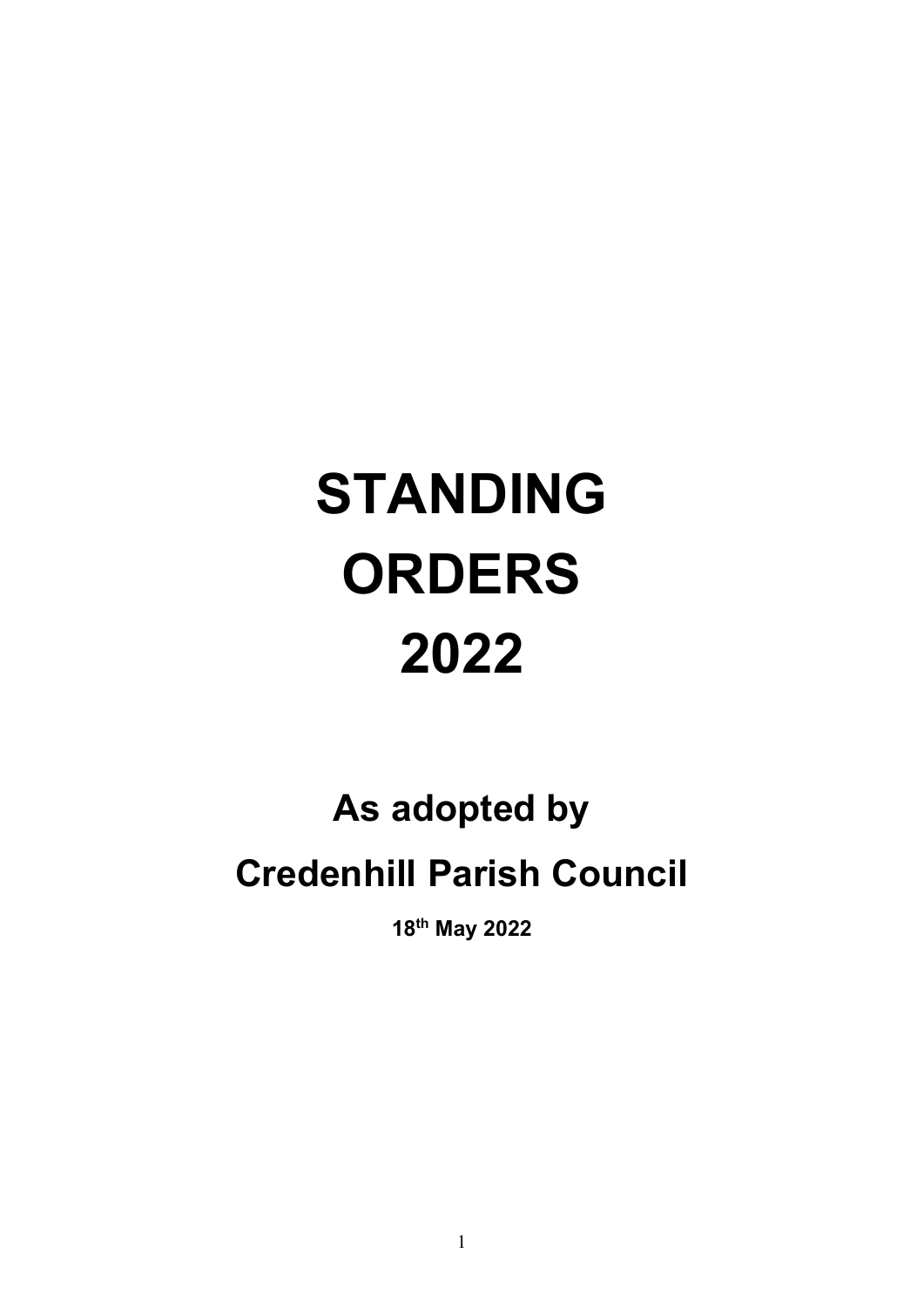# TABLE OF CONTENTS

| 2.                                                                   |                                                                             |
|----------------------------------------------------------------------|-----------------------------------------------------------------------------|
| 3.                                                                   |                                                                             |
| 4.                                                                   |                                                                             |
| 5.                                                                   |                                                                             |
| 6.                                                                   | Extraordinary meetings of the council, committees and sub-committees 10     |
| $7_{\scriptscriptstyle{\ddots}}$                                     |                                                                             |
|                                                                      |                                                                             |
| 9.                                                                   | Motions for a meeting that require written notice to be given to the proper |
|                                                                      | 10. Motions at a meeting that do not require written notice11               |
|                                                                      |                                                                             |
|                                                                      |                                                                             |
|                                                                      |                                                                             |
|                                                                      |                                                                             |
|                                                                      |                                                                             |
|                                                                      |                                                                             |
|                                                                      |                                                                             |
|                                                                      |                                                                             |
|                                                                      |                                                                             |
|                                                                      | 19                                                                          |
|                                                                      | 21. Responsibilities under data protection legislation  19                  |
|                                                                      |                                                                             |
|                                                                      |                                                                             |
| 24. Communicating with district and county or unitary councillors 20 |                                                                             |
|                                                                      |                                                                             |
|                                                                      |                                                                             |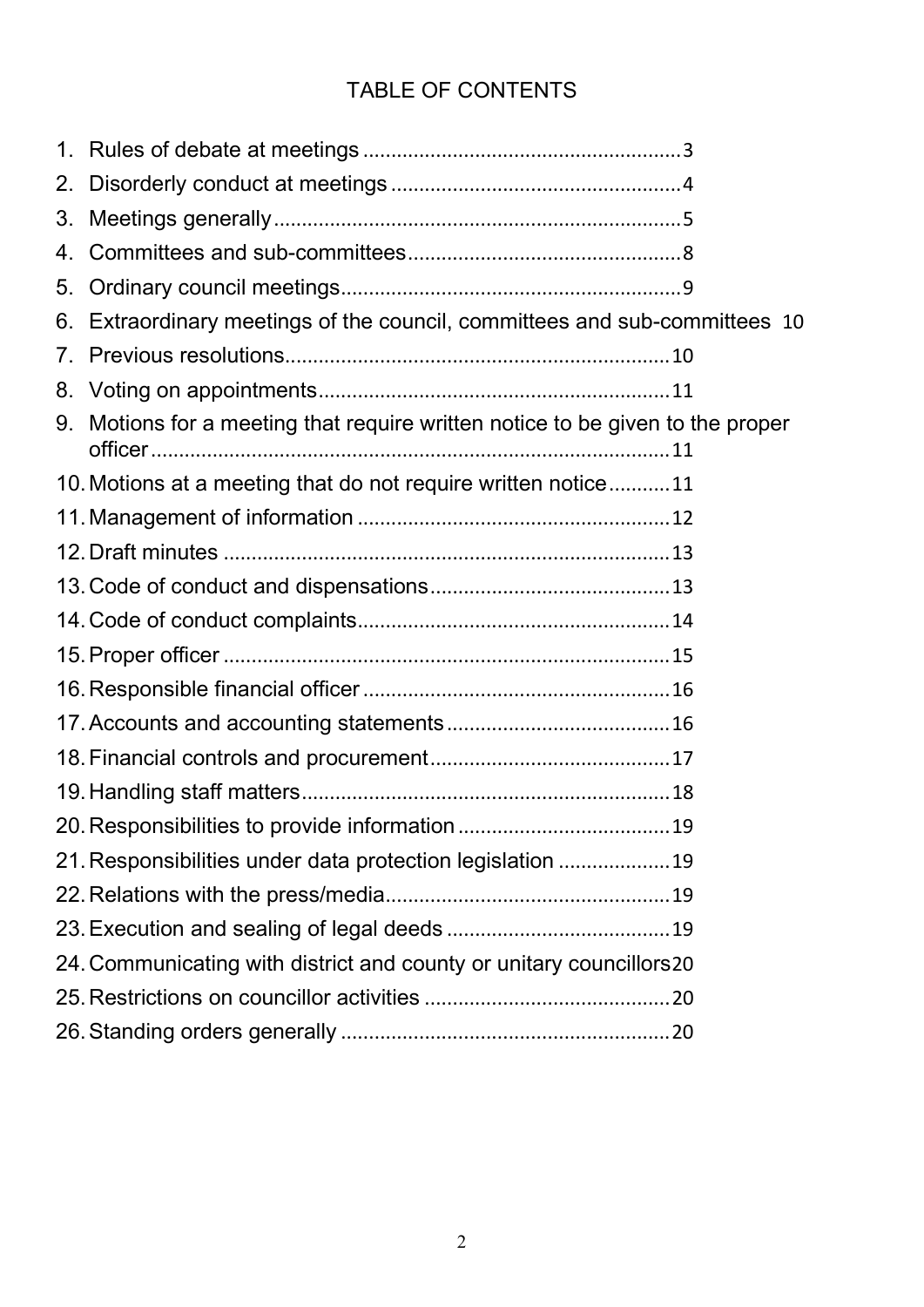# 1. RULES OF DEBATE AT MEETINGS

- a Motions on the agenda shall be considered in the order that they appear unless the order is changed at the discretion of the Chair of the meeting.
- b A motion (including an amendment) shall not be progressed unless it has been moved and seconded.
- c A motion on the agenda that is not moved by its proposer may be treated by the Chair of the meeting as withdrawn.
- d If a motion (including an amendment) has been seconded, it may be withdrawn by the proposer only with the consent of the seconder and the meeting.
- e An amendment is a proposal to remove or add words to a motion. It shall not negate the motion.
- f If an amendment to the original motion is carried, the original motion (as amended) becomes the substantive motion upon which further amendment(s) may be moved.
- g An amendment shall not be considered unless early verbal notice of it is given at the meeting and, if requested by the Chair of the meeting, is expressed in writing to the Chair.
- h A councillor may move an amendment to his own motion if agreed by the meeting. If a motion has already been seconded, the amendment shall be with the consent of the seconder and the meeting.
- i If there is more than one amendment to an original or substantive motion, the amendments shall be moved in the order directed by the Chair of the meeting.
- j Subject to standing order 1(k), only one amendment shall be moved and debated at a time, the order of which shall be directed by the Chair of the meeting.
- k One or more amendments may be discussed together if the Chair of the meeting considers this expedient, but each amendment shall be voted upon separately.
- l A councillor may not move more than one amendment to an original or substantive motion.
- m The mover of an amendment has no right of reply at the end of debate on it.
- n Where a series of amendments to an original motion are carried, the mover of the original motion shall have a right of reply either at the end of debate on the first amendment or at the very end of debate on the final substantive motion immediately before it is put to the vote.
- o Unless permitted by the Chair of the meeting, a councillor may speak once in the debate on a motion except:
	- i. to speak on an amendment moved by another councillor;
	- ii. to move or speak on another amendment if the motion has been amended since he last spoke;
	- iii. to make a point of order;
	- iv. to give a personal explanation; or
	- v. to exercise a right of reply.
- p During the debate on a motion, a councillor may interrupt only on a point of order or a personal explanation and the councillor who was interrupted shall stop speaking. A councillor raising a point of order shall identify the standing order which he considers has been breached or specify the other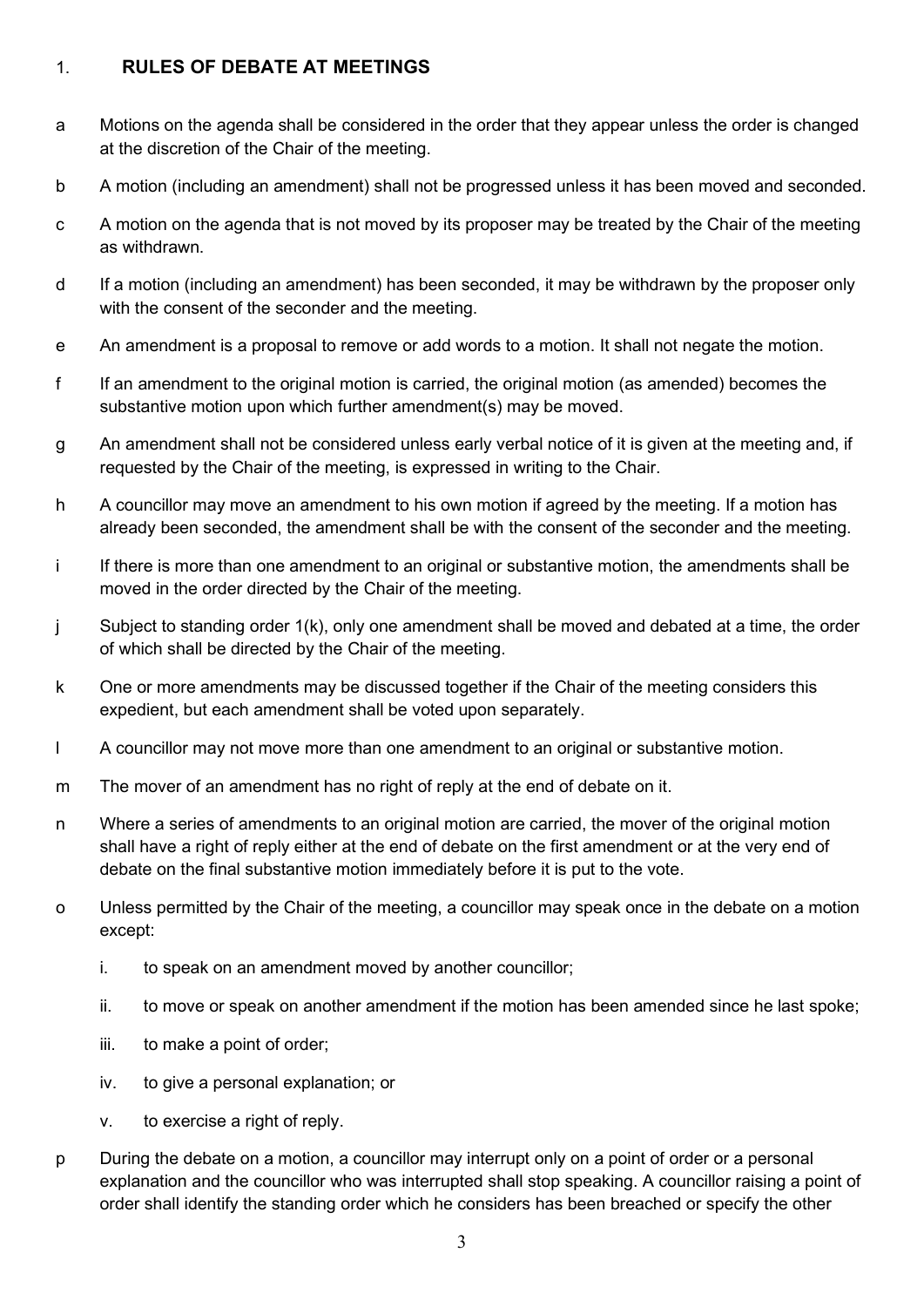irregularity in the proceedings of the meeting he is concerned by.

- q A point of order shall be decided by the Chair of the meeting and his decision shall be final.
- r When a motion is under debate, no other motion shall be moved except:
	- i. to amend the motion;
	- ii. to proceed to the next business;
	- iii. to adjourn the debate;
	- iv. to put the motion to a vote;
	- v. to ask a person to be no longer heard or to leave the meeting;
	- vi. to refer a motion to a committee or sub-committee for consideration;
	- vii. to exclude the public and press;
	- viii. to adjourn the meeting; or
	- ix. to suspend particular standing order(s) excepting those which reflect mandatory statutory or legal requirements.
- s Before an original or substantive motion is put to the vote, the Chair of the meeting shall be satisfied that the motion has been sufficiently debated and that the mover of the motion under debate has exercised or waived his right of reply.
- t Excluding motions moved under standing order 1(r), the contributions or speeches by a councillor shall relate only to the motion under discussion and shall not exceed ( 5 ) minutes without the consent of the Chair of the meeting.

# 2. DISORDERLY CONDUCT AT MEETINGS

- a No person shall obstruct the transaction of business at a meeting or behave offensively or improperly. If this standing order is ignored, the Chair of the meeting shall request such person(s) to moderate or improve their conduct.
- b If person(s) disregard the request of the Chair of the meeting to moderate or improve their conduct, any councillor or the Chair of the meeting may move that the person be no longer heard or be excluded from the meeting. The motion, if seconded, shall be put to the vote without discussion.
- c If a resolution made under standing order 2(b) is ignored, the Chair of the meeting may take further reasonable steps to restore order or to progress the meeting. This may include temporarily suspending or closing the meeting.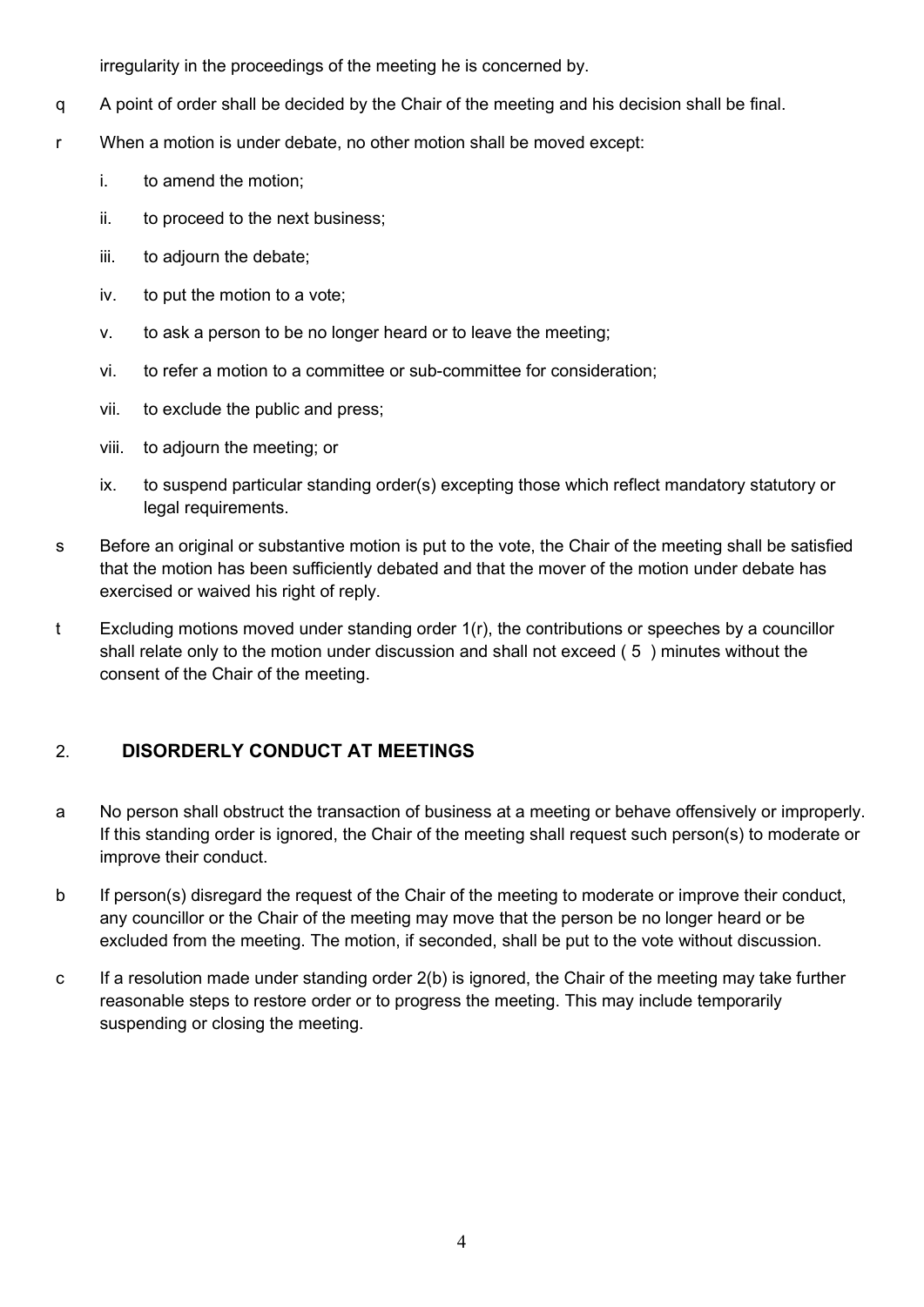# 3. MEETINGS GENERALLY

Full Council meetings Committee meetings Sub-committee meetings **•** 

- a Meetings shall not take place in premises which at the time of the meeting are used for the supply of alcohol, unless no other premises are available free of charge or at a reasonable cost.
- b The minimum three clear days for notice of a meeting does not include the day on which notice was issued, the day of the meeting, a Sunday, a day of the Christmas break, a day of the Easter break or of a bank holiday or a day appointed for public thanksgiving or mourning.
- c The minimum three clear days' public notice for a meeting does not include the day on which the notice was issued or the day of the meeting unless the meeting is convened at shorter notice
- ● d Meetings shall be open to the public unless their presence is prejudicial to the public interest by reason of the confidential nature of the business to be transacted or for other special reasons. The public's exclusion from part or all of a meeting shall be by a resolution which shall give reasons for the public's exclusion.
	- e Members of the public may make representations, answer questions and give evidence at a meeting which they are entitled to attend in respect of the business on the agenda.
	- f The period of time designated for public participation at a meeting in accordance with standing order 3(e) shall not exceed TEN minutes unless directed by the Chair of the meeting.
	- g Subject to standing order 3(f), a member of the public shall not speak for more than FIVE minutes.
	- h In accordance with standing order  $3(e)$ , a question shall not require a response at the meeting nor start a debate on the question. The Chair of the meeting may direct that a written or oral response be given.
	- i A person shall raise his hand when requesting to speak. The Chair of the meeting may at any time permit a person to be seated when speaking.
	- j A person who speaks at a meeting shall direct his comments to the Chair of the meeting.
	- k Only one person is permitted to speak at a time. If more than one person wants to speak, the Chair of the meeting shall direct the order of speaking.
	- I Subject to standing order 3(m), a person who attends a meeting is permitted to report on the meeting whilst the meeting is open to the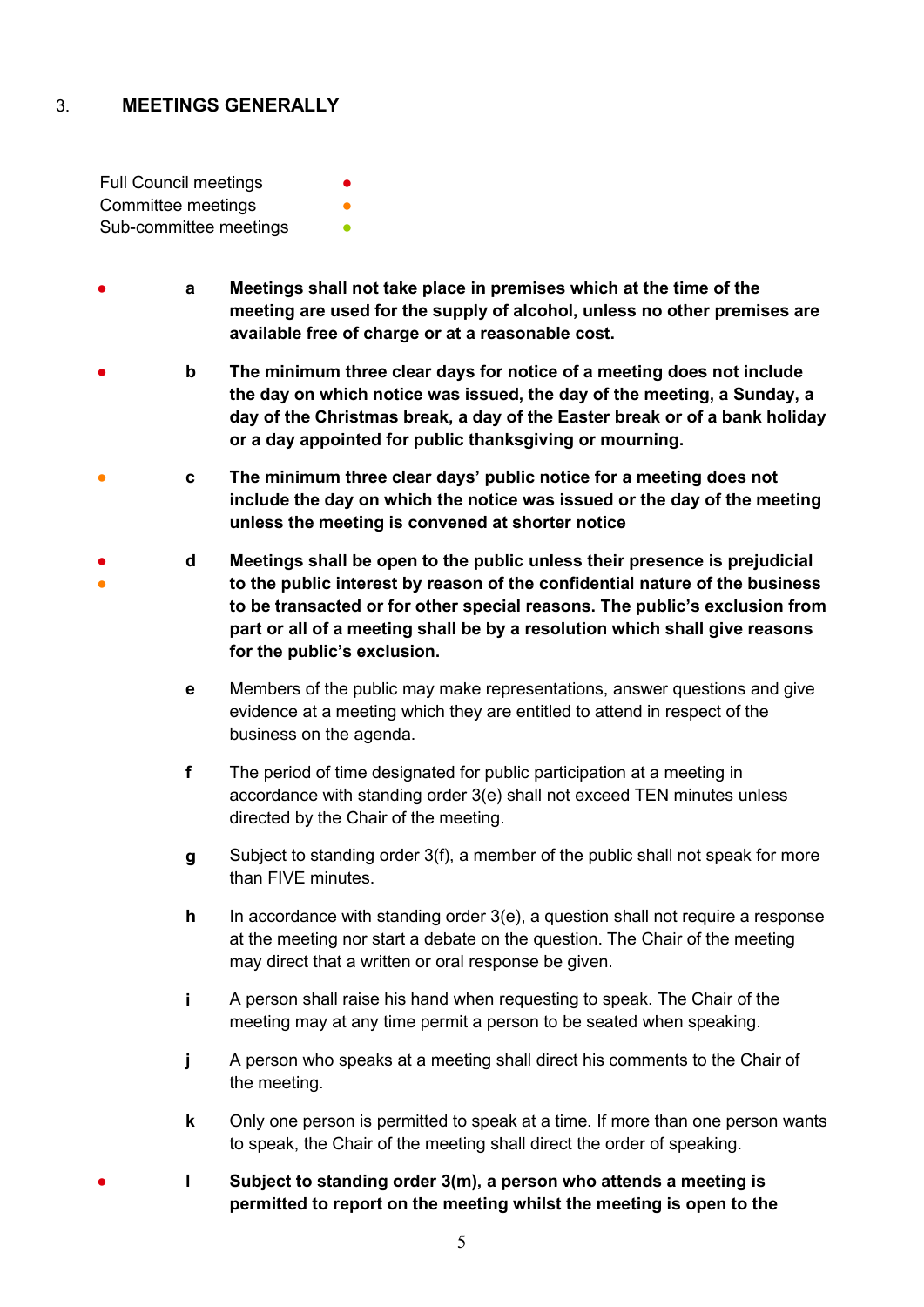- public. To "report" means to film, photograph, make an audio recording of meeting proceedings, use any other means for enabling persons not present to see or hear the meeting as it takes place or later or to report or to provide oral or written commentary about the meeting so that the report or commentary is available as the meeting takes place or later to persons not present.
- ● m A person present at a meeting may not provide an oral report or oral commentary about a meeting as it takes place without permission.
- ● n The press shall be provided with reasonable facilities for the taking of their report of all or part of a meeting at which they are entitled to be present.
- o Subject to standing orders which indicate otherwise, anything authorised or required to be done by, to or before the Chair of the Council may in his absence be done by, to or before the Deputy Chair of the Council (if there is one).
- p The Chair of the Council, if present, shall preside at a meeting. If the Chair is absent from a meeting, the Deputy Chair of the Council (if there is one) if present, shall preside. If both the Chair and the Deputy Chair are absent from a meeting, a councillor as chosen by the councillors present at the meeting shall preside at the meeting.
- ● **●** q Subject to a meeting being quorate, all questions at a meeting shall be decided by a majority of the councillors and non-councillors with voting rights present and voting.
- ● ● r The Chair of a meeting may give an original vote on any matter put to the vote, and in the case of an equality of votes may exercise his casting vote whether or not he gave an original vote.

See standing orders 5(h) and (i) for the different rules that apply in the election of the Chair of the Council at the annual meeting of the Council.

- s Unless standing orders provide otherwise, voting on a question shall be by a show of hands. At the request of a councillor, the voting on any question shall be recorded so as to show whether each councillor present and voting gave his vote for or against that question. Such a request shall be made before moving on to the next item of business on the agenda.
	- t The minutes of a meeting shall include an accurate record of the following:
	- i. the time and place of the meeting;
	- ii. the names of councillors who are present and the names of councillors who are absent;
	- iii. interests that have been declared by councillors and non-councillors with voting rights;
	- iv. the grant of dispensations (if any) to councillors and non-councillors with voting rights;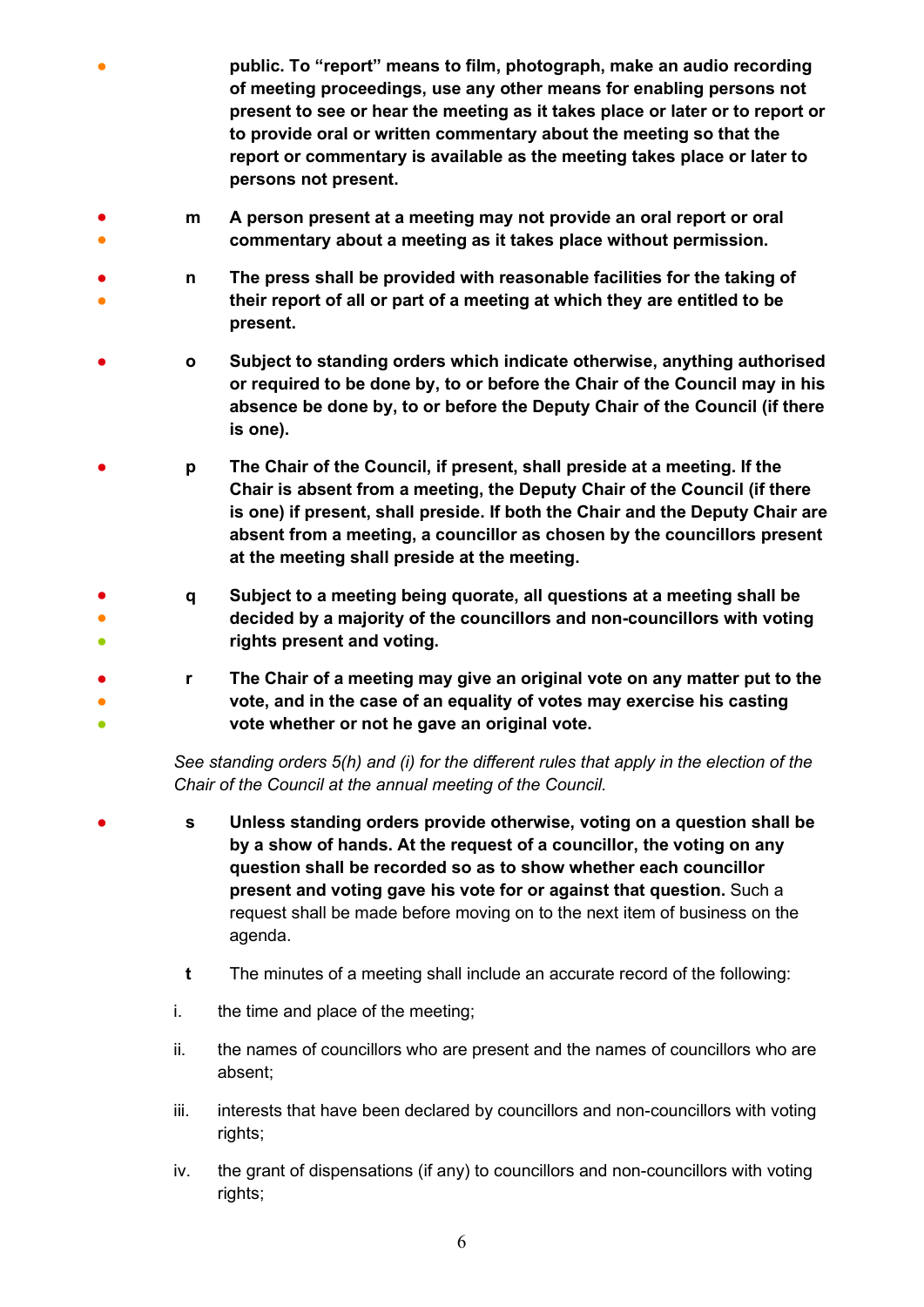- v. whether a councillor or non-councillor with voting rights left the meeting when matters that they held interests in were being considered;
- vi. if there was a public participation session; and
- vii. the resolutions made.
- ● ● u A councillor or a non-councillor with voting rights who has a disclosable pecuniary interest or another interest as set out in the Council's code of conduct in a matter being considered at a meeting is subject to statutory limitations or restrictions under the code on his right to participate and vote on that matter.
- v No business may be transacted at a meeting unless at least one-third of the whole number of members of the Council are present and in no case shall the quorum of a meeting be less than three.

See standing order 4d(viii) for the quorum of a committee or sub-committee meeting.

- ● ● w If a meeting is or becomes inquorate no business shall be transacted and the meeting shall be closed. The business on the agenda for the meeting shall be adjourned to another meeting.
	- **x** A meeting shall not exceed a period of 2.5 hours.
- ● ● y By agreement of the council and where legislation permits virtual meetings, meetings may take place in a virtual place as long as the meeting is conducted in the same manner as detailed in these standing orders and that;
	- (a) The virtual place will be defined by URL on the public notices and a separate URL for participating attendees of the meeting will be issued with the summons per standing order 15b(i).
	- (b) Councillors will be classed as attending the meeting if they are present in the virtual meeting room.
	- (c) Members of the public may participate in public question time during the meeting by posting questions on the live video feed publicly available on the world wide web. Items not able to be dealt with during the meeting with be added to matters arising at the next meeting.
	- (d) Members of the public wishing to address the council in relation to matters on the agenda, to provide a presentation to the council or to coopt will be issued with a URL by prior arrangement with the clerk.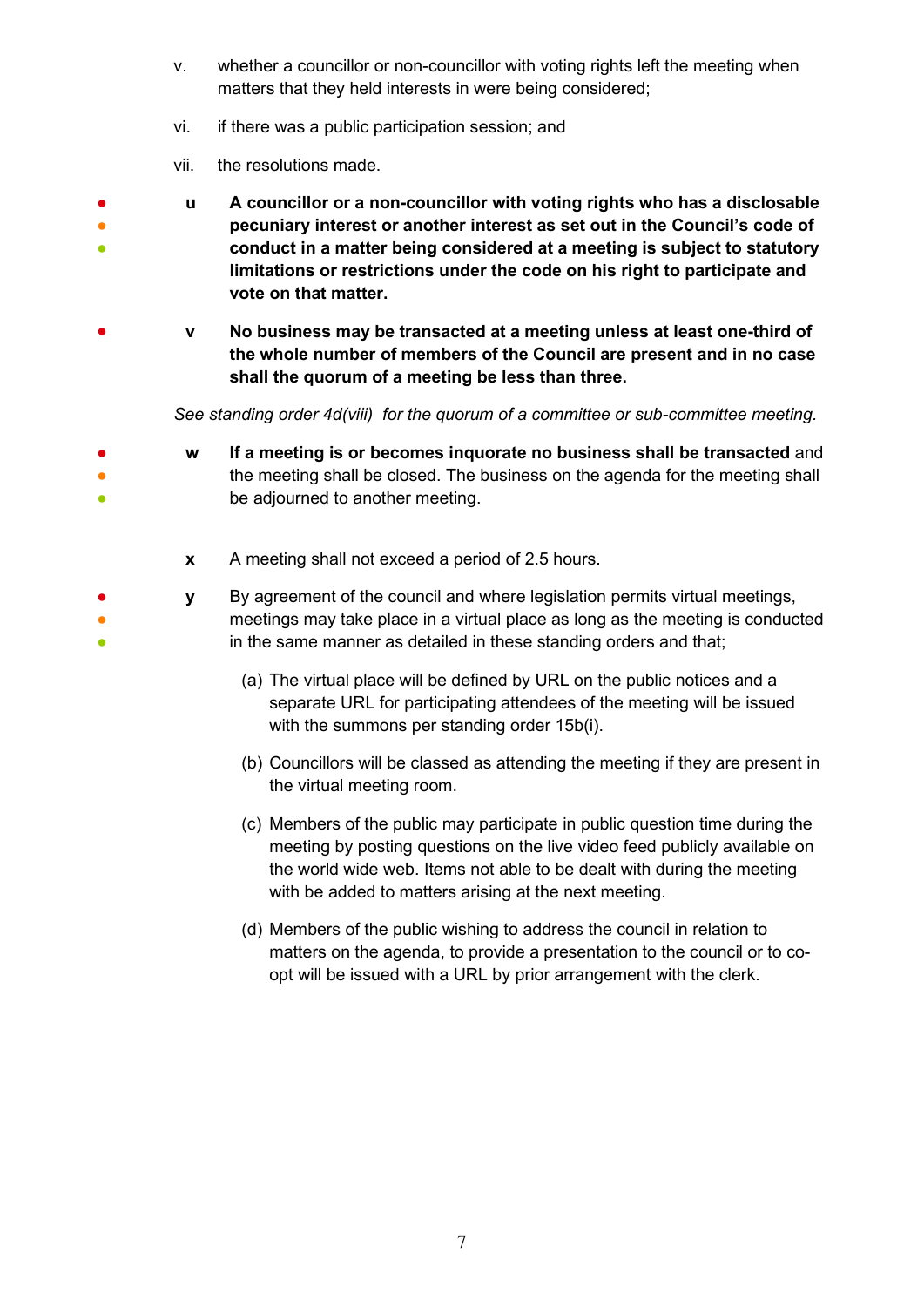# 4. COMMITTEES AND SUB-COMMITTEES

- a Unless the Council determines otherwise, a committee may appoint a sub-committee whose terms of reference and members shall be determined by the committee.
- b The members of a committee may include non-councillors unless it is a committee which regulates and controls the finances of the Council.
- c Unless the Council determines otherwise, all the members of an advisory committee and a sub-committee of the advisory committee may be non-councillors.
- d The Council may appoint standing committees or other committees as may be necessary, and:
	- i. shall determine their terms of reference;
	- ii. shall determine the number and time of the ordinary meetings of a standing committee up until the date of the next annual meeting of the Council;
	- iii. shall permit a committee, other than in respect of the ordinary meetings of a committee, to determine the number and time of its meetings;
	- iv. shall, subject to standing orders 4(b) and (c), appoint and determine the terms of office of members of such a committee;
	- v. may, subject to standing orders 4(b) and (c), appoint and determine the terms of office of the substitute members to a committee whose role is to replace the ordinary members at a meeting of a committee if the ordinary members of the committee confirm to the Proper Officer 7 days before the meeting that they are unable to attend;
	- vi. shall, after it has appointed the members of a standing committee, appoint the Chair of the standing committee;
	- vii. shall permit a committee other than a standing committee, to appoint its own Chair at the first meeting of the committee;
	- viii. shall determine the place, notice requirements and quorum for a meeting of a committee and a sub-committee which, in both cases, shall be no less than three;
	- ix. shall determine if the public may participate at a meeting of a committee;
	- x. shall determine if the public and press are permitted to attend the meetings of a sub-committee and also the advance public notice requirements, if any, required for the meetings of a subcommittee;
	- xi. shall determine if the public may participate at a meeting of a sub-committee that they are permitted to attend; and
	- xii. may dissolve a committee or a sub-committee.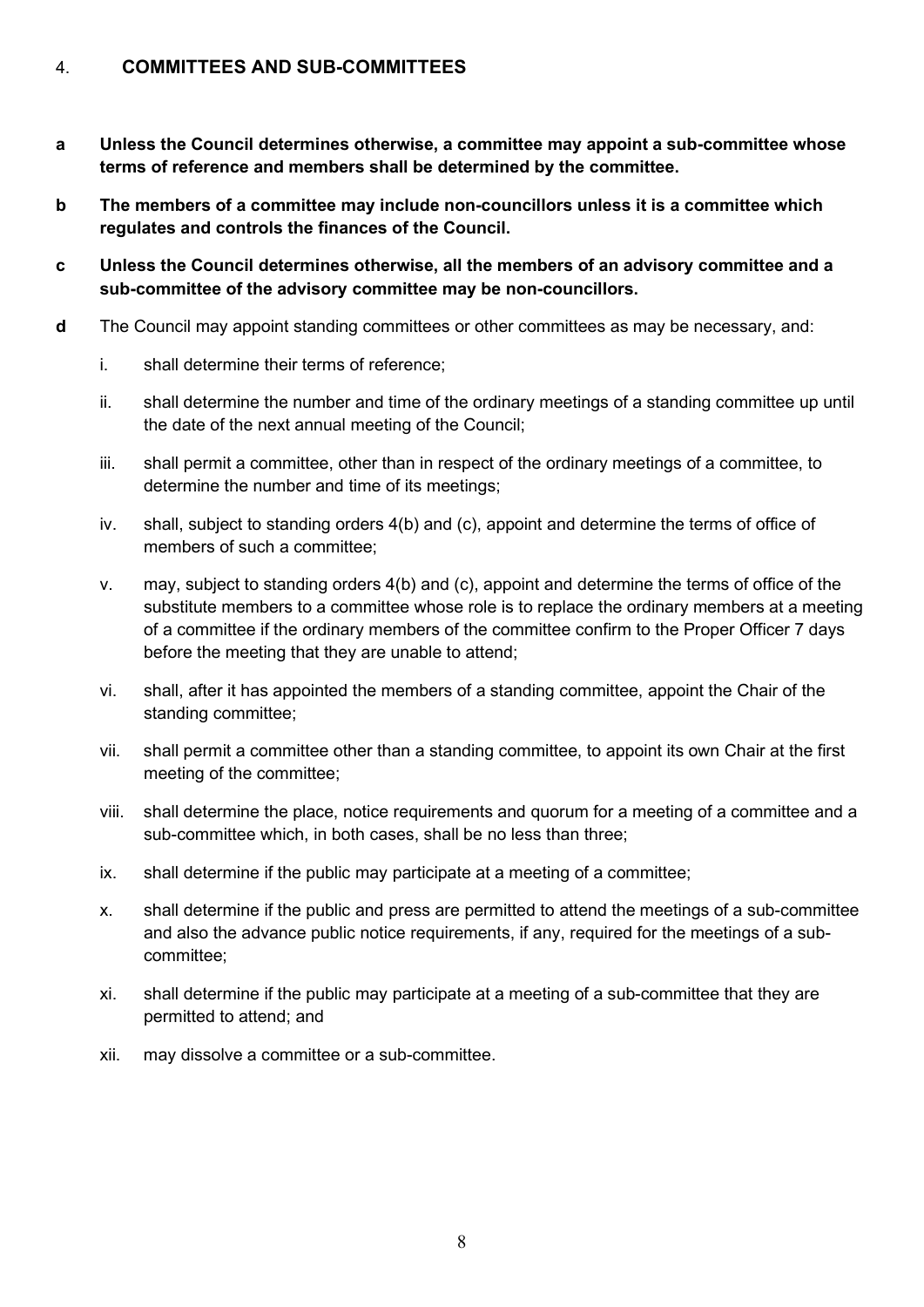#### 5. ORDINARY COUNCIL MEETINGS

- a In an election year, the annual meeting of the Council shall be held on or within 14 days following the day on which the councillors elected take office.
- b In a year which is not an election year, the annual meeting of the Council shall be held on such day in May as the Council decides.
- c If no other time is fixed, the annual meeting of the Council shall take place at 6pm.
- d In addition to the annual meeting of the Council, at least three other ordinary meetings shall be held in each year on such dates and times as the Council decides.
- e The first business conducted at the annual meeting of the Council shall be the election of the Chair and Deputy Chair (if there is one) of the Council.
- f The Chair of the Council, unless he has resigned or becomes disqualified, shall continue in office and preside at the annual meeting until his successor is elected at the next annual meeting of the Council.
- g The Deputy Chair of the Council, if there is one, unless he resigns or becomes disqualified, shall hold office until immediately after the election of the Chair of the Council at the next annual meeting of the Council.
- h In an election year, if the current Chair of the Council has not been re-elected as a member of the Council, he shall preside at the annual meeting until a successor Chair of the Council has been elected. The current Chair of the Council shall not have an original vote in respect of the election of the new Chair of the Council but shall give a casting vote in the case of an equality of votes.
- i In an election year, if the current Chair of the Council has been re-elected as a member of the Council, he shall preside at the annual meeting until a new Chair of the Council has been elected. He may exercise an original vote in respect of the election of the new Chair of the Council and shall give a casting vote in the case of an equality of votes.
- j Following the election of the Chair of the Council and Deputy Chair (if there is one) of the Council at the annual meeting, the business shall include:
	- i. In an election year, delivery by the Chair of the Council and councillors of their acceptance of office forms unless the Council resolves for this to be done at a later date. In a year which is not an election year, delivery by the Chair of the Council of his acceptance of office form unless the Council resolves for this to be done at a later date;
	- ii. Confirmation of the accuracy of the minutes of the last meeting of the Council;
	- iii. Receipt of the minutes of the last meeting of a committee;
	- iv. Consideration of the recommendations made by a committee;
	- v. Review of delegation arrangements to committees, sub-committees, staff and other local authorities;
	- vi. Review of the terms of reference for committees;
	- vii. Appointment of members to existing committees;
	- viii. Appointment of any new committees in accordance with standing order 4;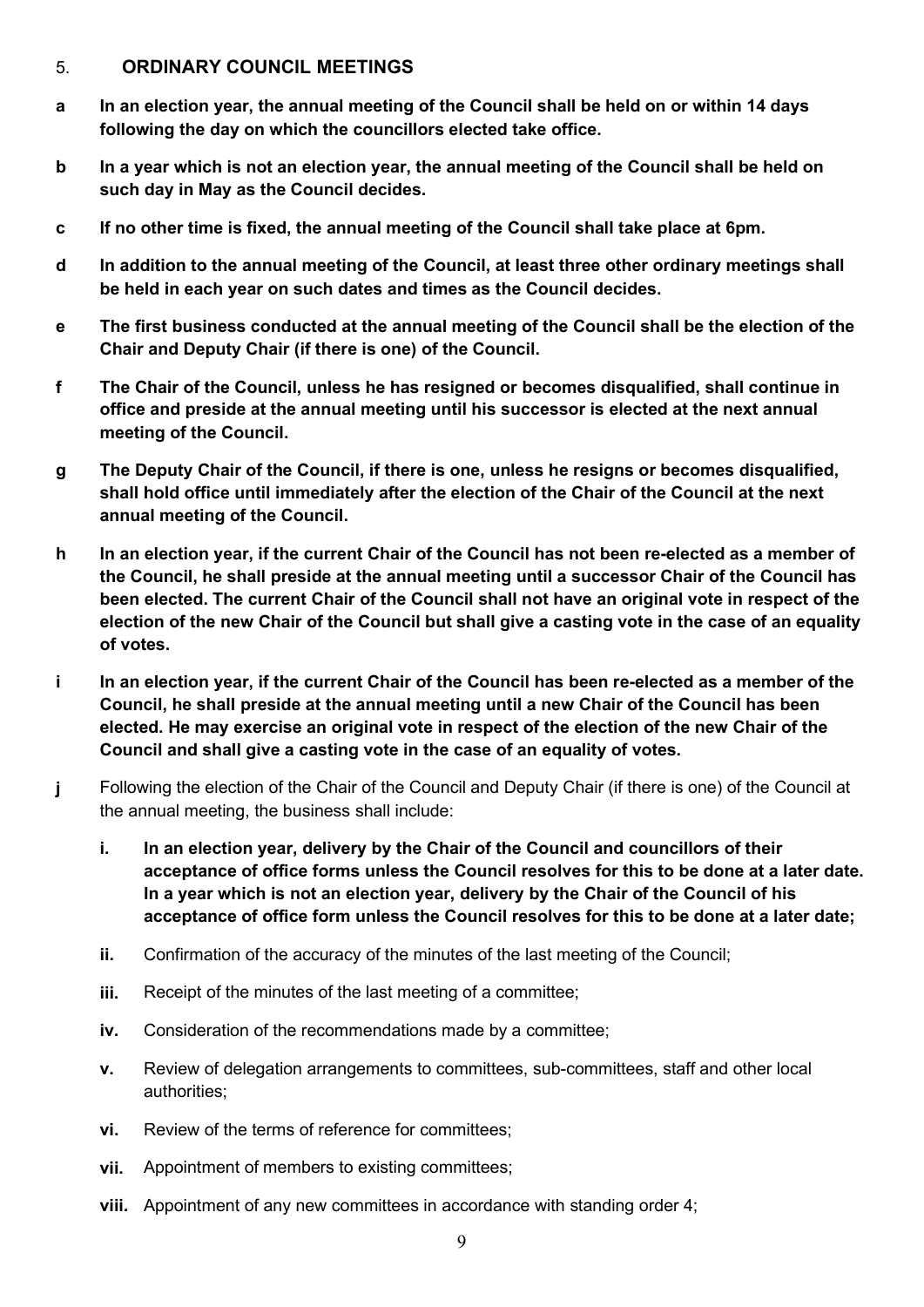- ix. Review and adoption of appropriate standing orders and financial regulations;
- x. Review of arrangements (including legal agreements) with other local authorities, not-for-profit bodies and businesses.
- xi. Review of representation on or work with external bodies and arrangements for reporting back;
- xii. In an election year, to make arrangements with a view to the Council becoming eligible to exercise the general power of competence in the future;
- xiii. Review of inventory of land and other assets including buildings and office equipment;
- xiv. Confirmation of arrangements for insurance cover in respect of all insurable risks;
- xv. Review of the Council's and/or staff subscriptions to other bodies;
- xvi. Review of the Council's complaints procedure;
- xvii. Review of the Council's policies, procedures and practices in respect of its obligations under freedom of information and data protection legislation (see also standing orders 11, 20 and 21);
- xviii. Review of the Council's policy for dealing with the press/media;
- xix. Review of the Council's employment policies and procedures;
- xx. Review of the Council's expenditure incurred under s.137 of the Local Government Act 1972 or the general power of competence.
- xxi. Determining the time and place of ordinary meetings of the Council up to and including the next annual meeting of the Council.

# 6. EXTRAORDINARY MEETINGS OF THE COUNCIL, COMMITTEES AND SUB-**COMMITTEES**

- a The Chair of the Council may convene an extraordinary meeting of the Council at any time.
- b If the Chair of the Council does not call an extraordinary meeting of the Council within seven days of having been requested in writing to do so by two councillors, any two councillors may convene an extraordinary meeting of the Council. The public notice giving the time, place and agenda for such a meeting shall be signed by the two councillors.
- c The Chair of a committee may convene an extraordinary meeting of the committee at any time.
- d If the Chair of a committee does not call an extraordinary meeting within 7 days of having been requested to do so by 4 members of the committee, any 2 members of the committee may convene an extraordinary meeting of the committee.

# 7. PREVIOUS RESOLUTIONS

- a A resolution shall not be reversed within six months except either by a special motion, which requires written notice by at least 2 councillors to be given to the Proper Officer in accordance with standing order 9, or by a motion moved in pursuance of the recommendation of a committee or a subcommittee.
- b When a motion moved pursuant to standing order 7(a) has been disposed of, no similar motion may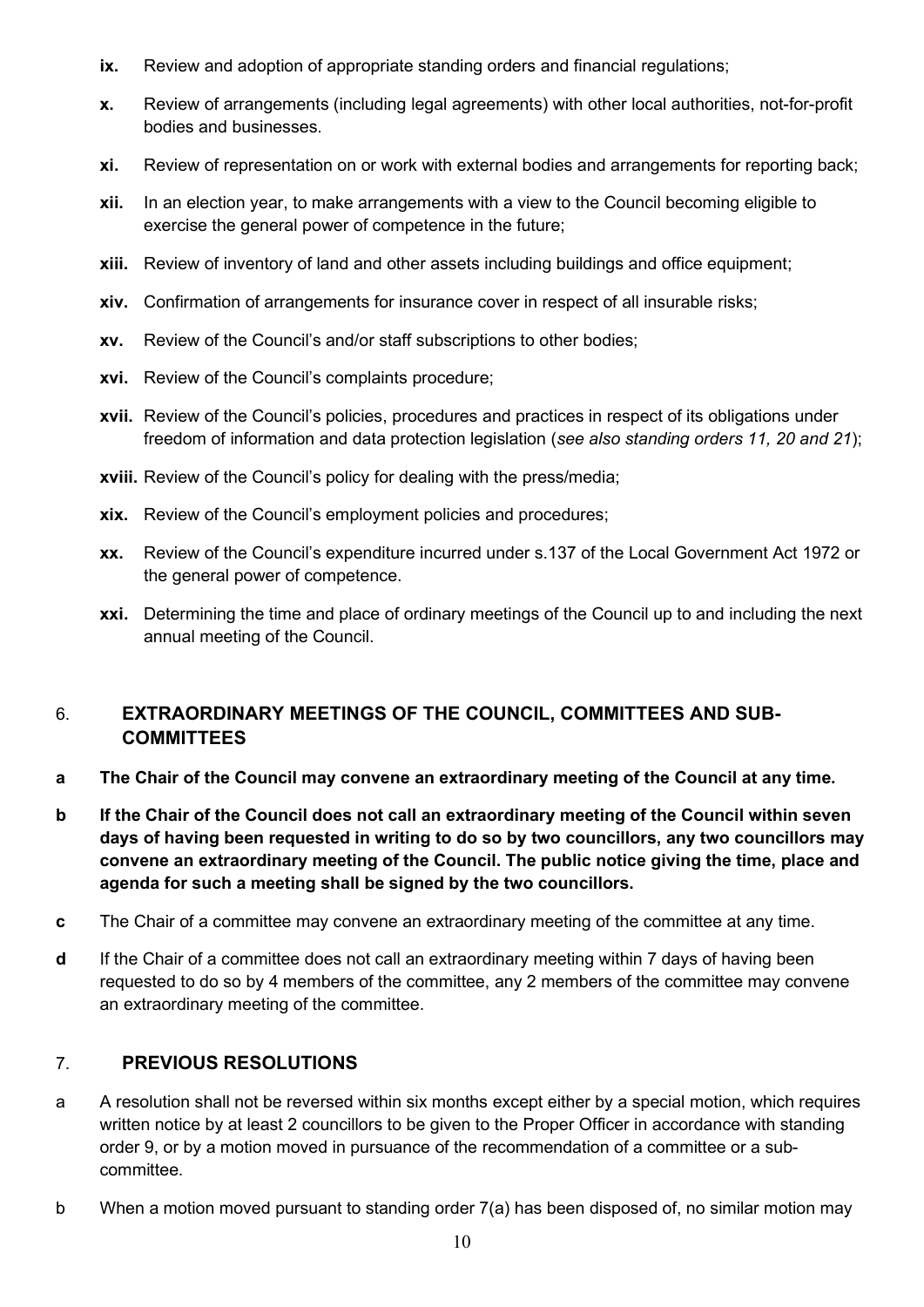be moved for a further six months.

# 8. VOTING ON APPOINTMENTS

a Where more than two persons have been nominated for a position to be filled by the Council and none of those persons has received an absolute majority of votes in their favour, the name of the person having the least number of votes shall be struck off the list and a fresh vote taken. This process shall continue until a majority of votes is given in favour of one person. A tie in votes may be settled by the casting vote exercisable by the Chair of the meeting.

# 9. MOTIONS FOR A MEETING THAT REQUIRE WRITTEN NOTICE TO BE GIVEN TO THE PROPER OFFICER

- a A motion shall relate to the responsibilities of the meeting for which it is tabled and in any event shall relate to the performance of the Council's statutory functions, powers and obligations or an issue which specifically affects the Council's area or its residents.
- b No motion may be moved at a meeting unless it is on the agenda and the mover has given written notice of its wording to the Proper Officer at least 7 clear days before the meeting. Clear days do not include the day of the notice or the day of the meeting.
- c The Proper Officer may, before including a motion on the agenda received in accordance with standing order 9(b), correct obvious grammatical or typographical errors in the wording of the motion.
- d If the Proper Officer considers the wording of a motion received in accordance with standing order 9(b) is not clear in meaning, the motion shall be rejected until the mover of the motion resubmits it, so that it can be understood, in writing, to the Proper Officer at least 5 clear days before the meeting.
- e If the wording or subject of a proposed motion is considered improper, the Proper Officer shall consult with the Chair of the forthcoming meeting or, as the case may be, the councillors who have convened the meeting, to consider whether the motion shall be included in the agenda or rejected.
- f The decision of the Proper Officer as to whether or not to include the motion on the agenda shall be final.
- g Motions received shall be recorded and numbered in the order that they are received.
- h Motions rejected shall be recorded with an explanation by the Proper Officer of the reason for rejection.

# 10. MOTIONS AT A MEETING THAT DO NOT REQUIRE WRITTEN NOTICE

- a The following motions may be moved at a meeting without written notice to the Proper Officer:
	- i. to correct an inaccuracy in the draft minutes of a meeting;
	- ii. to move to a vote;
	- iii. to defer consideration of a motion;
	- iv. to refer a motion to a particular committee or sub-committee;
	- v. to appoint a person to preside at a meeting;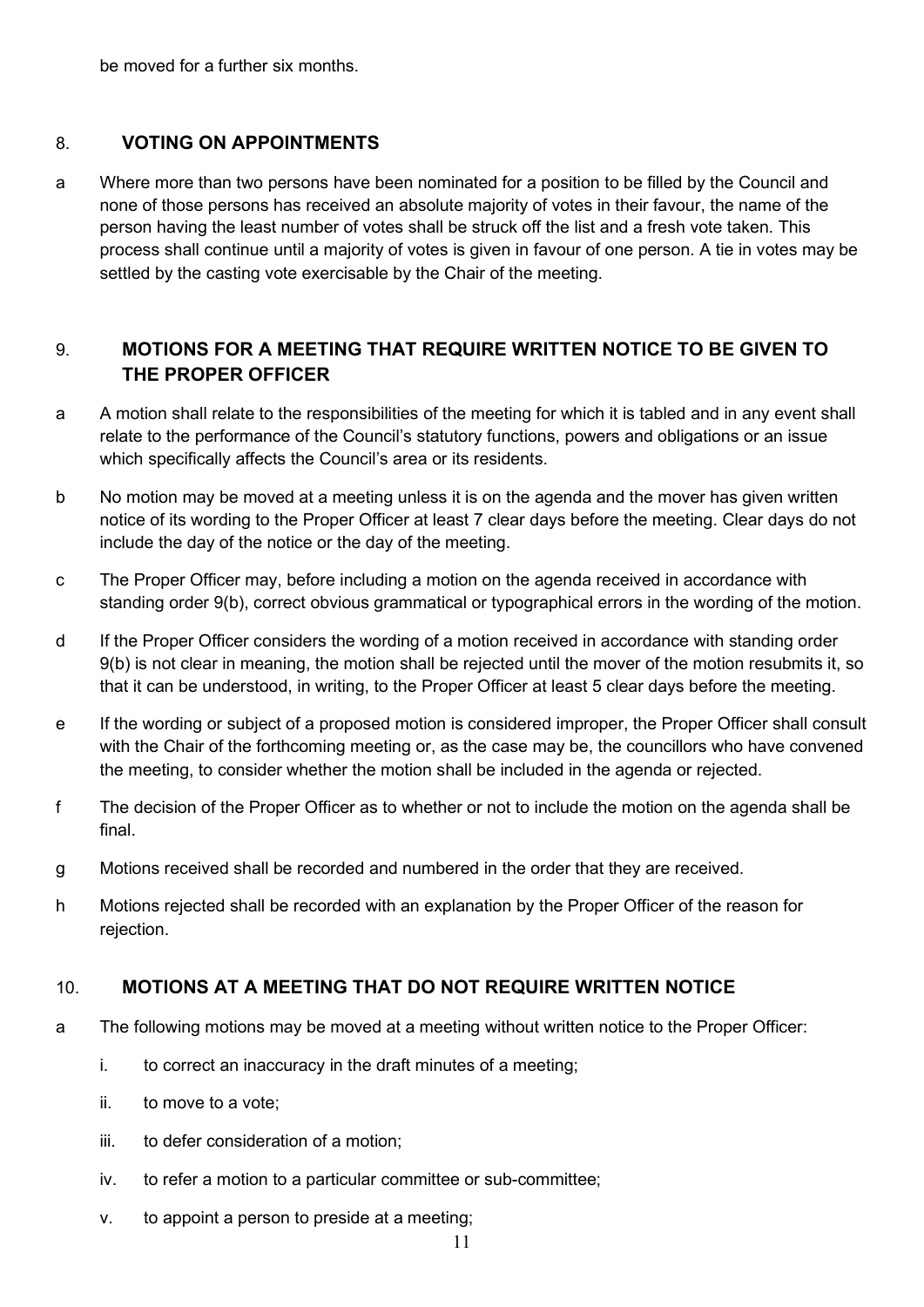- vi. to change the order of business on the agenda;
- vii. to proceed to the next business on the agenda;
- viii. to require a written report;
- ix. to appoint a committee or sub-committee and their members;
- x. to extend the time limits for speaking;
- xi. to exclude the press and public from a meeting in respect of confidential or other information which is prejudicial to the public interest;
- xii. to not hear further from a councillor or a member of the public;
- xiii. to exclude a councillor or member of the public for disorderly conduct;
- xiv. to temporarily suspend the meeting;
- xv. to suspend a particular standing order (unless it reflects mandatory statutory or legal requirements);
- xvi. to adjourn the meeting; or
- xvii. to close the meeting.

# 11. MANAGEMENT OF INFORMATION

#### See also standing order 20.

- a The Council shall have in place and keep under review, technical and organisational measures to keep secure information (including personal data) which it holds in paper and electronic form. Such arrangements shall include deciding who has access to personal data and encryption of personal data.
- b The Council shall have in place, and keep under review, policies for the retention and safe destruction of all information (including personal data) which it holds in paper and electronic form. The Council's retention policy shall confirm the period for which information (including personal data) shall be retained or if this is not possible the criteria used to determine that period (e.g. the Limitation Act 1980).
- c The agenda, papers that support the agenda and the minutes of a meeting shall not disclose or otherwise undermine confidential information or personal data without legal justification.
- d Councillors, staff, the Council's contractors and agents shall not disclose confidential information or personal data without legal justification.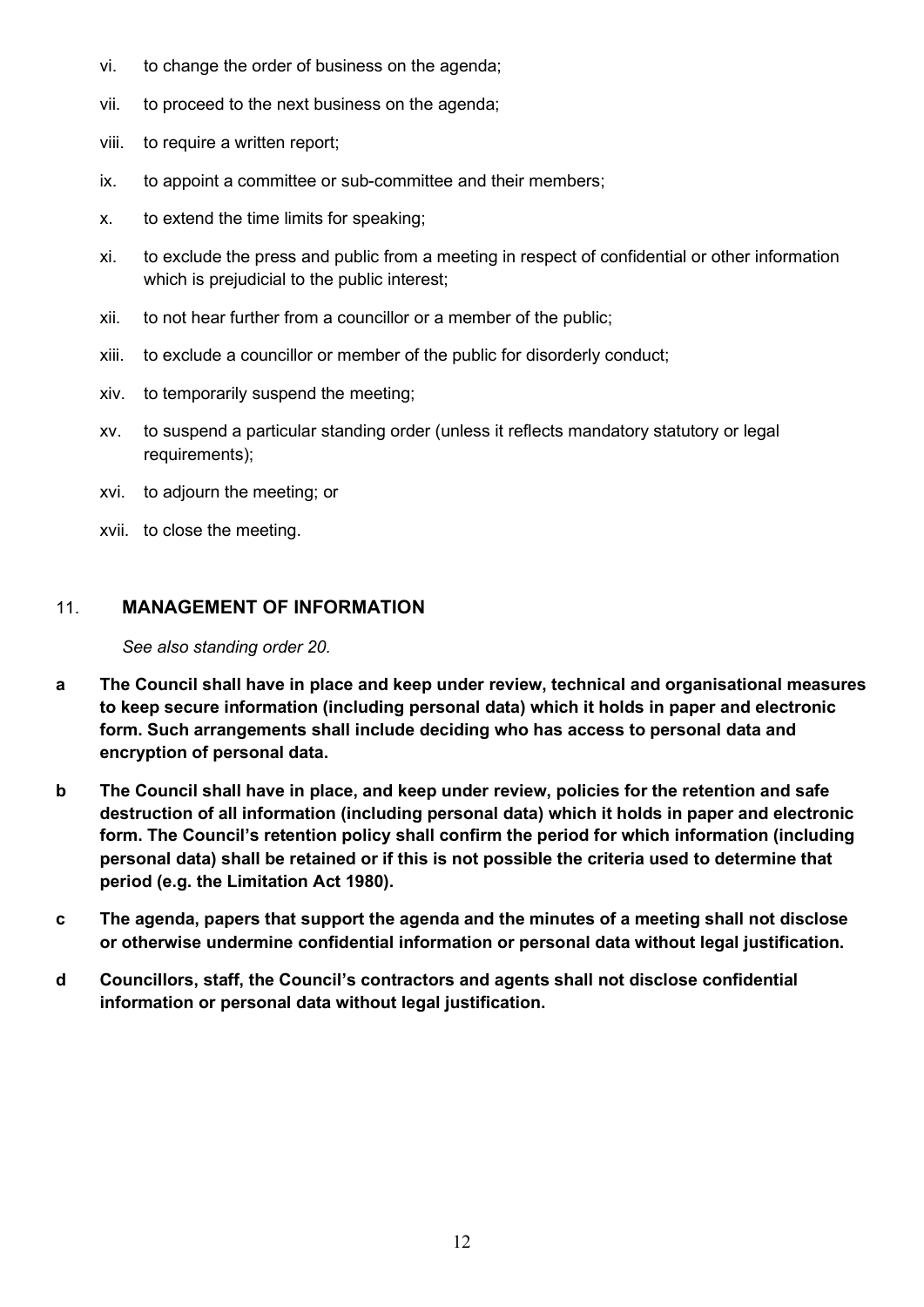# 12. DRAFT MINUTES

Full Council meetings **●** Committee meetings **•** Sub-committee meetings **•** 

- a If the draft minutes of a preceding meeting have been served on councillors with the agenda to attend the meeting at which they are due to be approved for accuracy, they shall be taken as read.
- b There shall be no discussion about the draft minutes of a preceding meeting except in relation to their accuracy. A motion to correct an inaccuracy in the draft minutes shall be moved in accordance with standing order 10(a)(i).
- c The accuracy of draft minutes, including any amendment(s) made to them, shall be confirmed by resolution and shall be signed by the Chair of the meeting and stand as an accurate record of the meeting to which the minutes relate.
- d If the Chair of the meeting does not consider the minutes to be an accurate record of the meeting to which they relate, he shall sign the minutes and include a paragraph in the following terms or to the same effect:

"The Chair of this meeting does not believe that the minutes of the meeting of the ( as applicable committee ) held on [date] in respect of ( as applicable ) were a correct record but his view was not upheld by the meeting and the minutes are confirmed as an accurate record of the proceedings."

- ● ● e If the Council's gross annual income or expenditure (whichever is higher) does not exceed £25,000, it shall publish draft minutes on a website which is publicly accessible and free of charge not later than one month after the meeting has taken place.
	- f Subject to the publication of draft minutes in accordance with standing order 12(e) and standing order 20(a) and following a resolution which confirms the accuracy of the minutes of a meeting, the draft minutes or recordings of the meeting for which approved minutes exist shall be destroyed.

# 13. CODE OF CONDUCT AND DISPENSATIONS

See also standing order 3(u).

- a All councillors and non-councillors with voting rights shall observe the code of conduct adopted by the Council.
- b Unless he has been granted a dispensation, a councillor or non-councillor with voting rights shall withdraw from a meeting when it is considering a matter in which he has a disclosable pecuniary interest. He may return to the meeting after it has considered the matter in which he had the interest.
- c Unless he has been granted a dispensation, a councillor or non-councillor with voting rights shall withdraw from a meeting when it is considering a matter in which he has another interest if so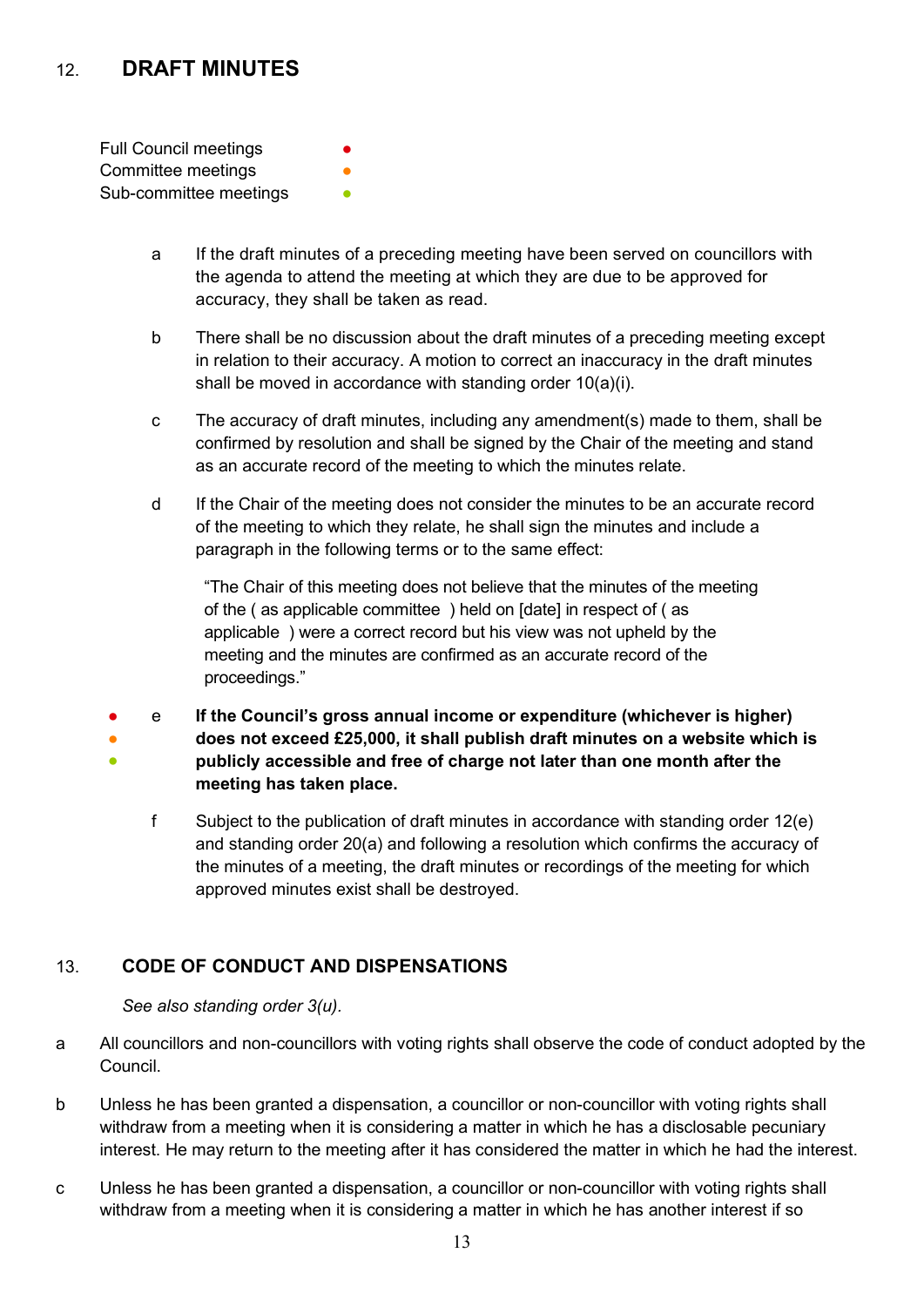required by the Council's code of conduct. He may return to the meeting after it has considered the matter in which he had the interest.

- d Dispensation requests shall be in writing and submitted to the Proper Officer as soon as possible before the meeting, or failing that, at the start of the meeting for which the dispensation is required.
- e A decision as to whether to grant a dispensation shall be made by a meeting of the Council, or committee or sub-committee for which the dispensation is required, and that decision is final.
- f A dispensation request shall confirm:
	- i. the description and the nature of the disclosable pecuniary interest or other interest to which the request for the dispensation relates;
	- ii. whether the dispensation is required to participate at a meeting in a discussion only or a discussion and a vote;
	- iii. the date of the meeting or the period (not exceeding four years) for which the dispensation is sought; and
	- iv. an explanation as to why the dispensation is sought.
- g Subject to standing orders 13(d) and (f), a dispensation request shall be considered at the beginning of the meeting of the Council, or committee or sub-committee for which the dispensation is required.
- h A dispensation may be granted in accordance with standing order 13(e) if having regard to all relevant circumstances any of the following apply:
	- i. without the dispensation the number of persons prohibited from participating in the particular business would be so great a proportion of the meeting transacting the business as to impede the transaction of the business;
	- ii. granting the dispensation is in the interests of persons living in the Council's area; or
	- iii. it is otherwise appropriate to grant a dispensation.

# 14. CODE OF CONDUCT COMPLAINTS

- a Upon notification by the District or Unitary Council that it is dealing with a complaint that a councillor or non-councillor with voting rights has breached the Council's code of conduct, the Proper Officer shall, subject to standing order 11, report this to the Council.
- **b** Where the notification in standing order 14(a) relates to a complaint made by the Proper Officer, the Proper Officer shall notify the Chair of Council of this fact, and the Chair shall nominate another staff member to assume the duties of the Proper Officer in relation to the complaint until it has been determined and the Council has agreed what action, if any, to take in accordance with standing order 14(d).
- c The Council may:
	- i. provide information or evidence where such disclosure is necessary to investigate the complaint or is a legal requirement;
	- ii. seek information relevant to the complaint from the person or body with statutory responsibility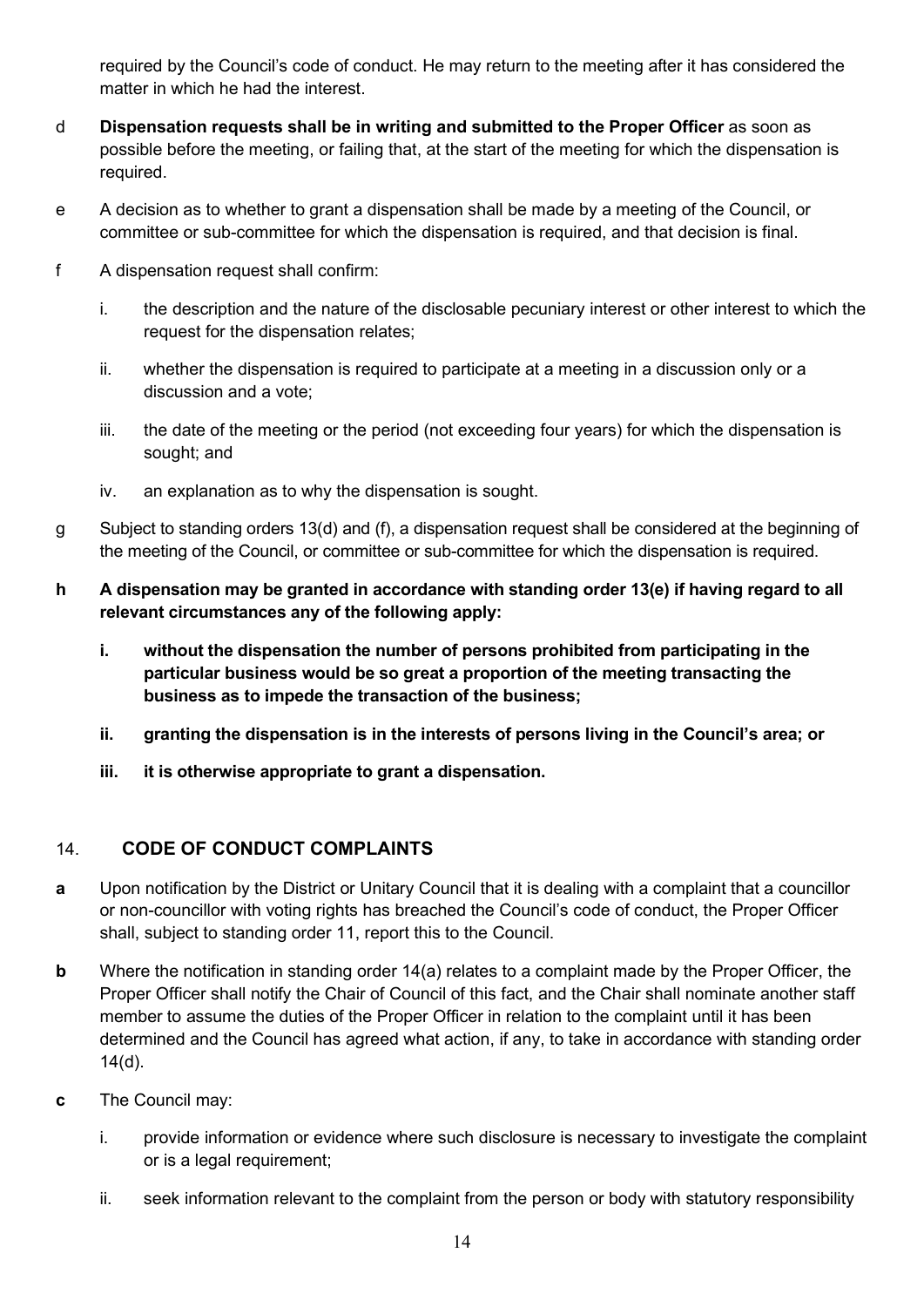for investigation of the matter;

d Upon notification by the District or Unitary Council that a councillor or non-councillor with voting rights has breached the Council's code of conduct, the Council shall consider what, if any, action to take against him. Such action excludes disqualification or suspension from office.

# 15. PROPER OFFICER

- a The Proper Officer shall be either (i) the clerk or (ii) other staff member(s) nominated by the Council to undertake the work of the Proper Officer when the Proper Officer is absent.
- b The Proper Officer shall:
	- i. at least three clear days before a meeting of the council, a committee or a sub-committee,
		- serve on councillors by delivery or post at their residences or by email authenticated in such manner as the Proper Officer thinks fit, a signed summons confirming the time, place and the agenda (provided the councillor has consented to service by email), and
		- Provide, in a conspicuous place, public notice of the time, place and agenda (provided that the public notice with agenda of an extraordinary meeting of the Council convened by councillors is signed by them).

See standing order 3(b) for the meaning of clear days for a meeting of a full council and standing order 3(c) for the meaning of clear days for a meeting of a committee;

- ii. subject to standing order 9, include on the agenda all motions in the order received unless a councillor has given written notice at least ( 3 ) days before the meeting confirming his withdrawal of it;
- iii. convene a meeting of the Council for the election of a new Chair of the Council, occasioned by a casual vacancy in his office;
- iv. facilitate inspection of the minute book by local government electors;
- v. receive and retain copies of byelaws made by other local authorities;
- vi. hold acceptance of office forms from councillors;
- vii. hold a copy of every councillor's register of interests;
- viii. assist with responding to requests made under freedom of information legislation and rights exercisable under data protection legislation, in accordance with the Council's relevant policies and procedures;
- ix. liaise, as appropriate, with the Council's Data Protection Officer;
- **x.** receive and send general correspondence and notices on behalf of the Council except where there is a resolution to the contrary;
- xi. assist in the organisation of, storage of, access to, security of and destruction of information held by the Council in paper and electronic form subject to the requirements of data protection and freedom of information legislation and other legitimate requirements (e.g. the Limitation Act 1980);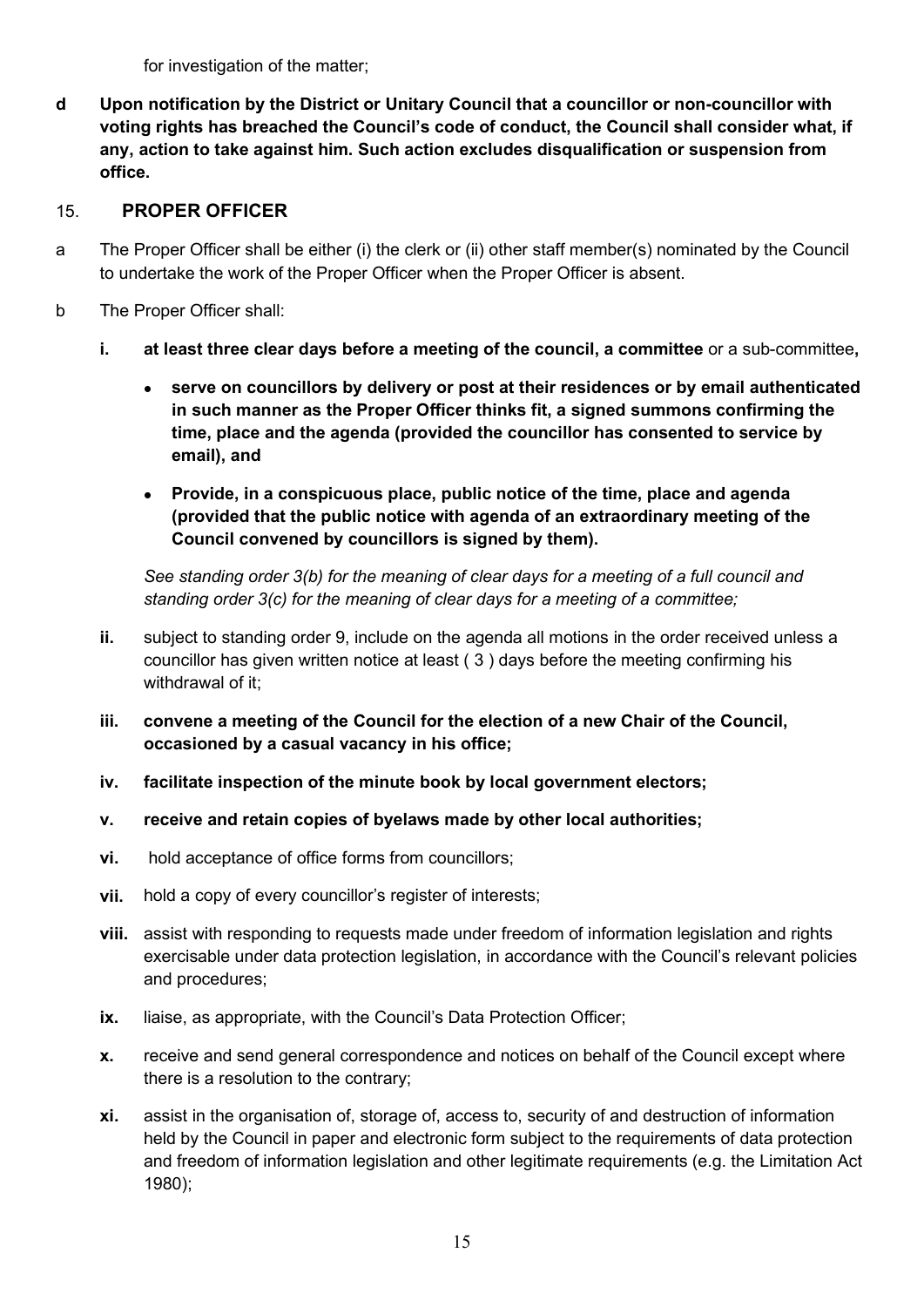- xii. arrange for legal deeds to be executed; (see also standing order 23);
- xiii. arrange or manage the prompt authorisation, approval, and instruction regarding any payments to be made by the Council in accordance with its financial regulations;
- xiv. record every planning application notified to the Council and the Council's response to the local planning authority in the meeting minute;
- xv. refer a planning application received by the Council to the Chair or in his absence the Deputy Chair of the Council] within two working days of receipt to facilitate an extraordinary meeting if the nature of a planning application requires consideration before the next ordinary meeting of the Council.
- xvi. manage access to information about the Council via the publication scheme; and
- xvii. retain custody of the seal of the Council (if there is one) which shall not be used without a resolution to that effect. (see also standing order 23).

# 16. RESPONSIBLE FINANCIAL OFFICER

a The Council shall appoint appropriate staff member(s) to undertake the work of the Responsible Financial Officer when the Responsible Financial Officer is absent.

# 17. ACCOUNTS AND ACCOUNTING STATEMENTS

- a "Proper practices" in standing orders refer to the most recent version of "Governance and Accountability for Local Councils – a Practitioners' Guide".
- b All payments by the Council shall be authorised, approved and paid in accordance with the law, proper practices and the Council's financial regulations.
- c The Responsible Financial Officer shall supply to each councillor as soon as practicable after 30 June, 30 September and 31 December in each year (or more regularly if practical to do so) a statement to summarise:
	- i. the Council's receipts and payments (or income and expenditure) for each quarter;
	- ii. the Council's aggregate receipts and payments (or income and expenditure) for the year to date;
	- iii. the balances held at the end of the quarter being reported and

which includes a comparison with the budget for the financial year and highlights any actual or potential overspends.

- d As soon as possible after the financial year end at 31 March, the Responsible Financial Officer shall provide:
	- i. each councillor with a statement summarising the Council's receipts and payments (or income and expenditure) for the last quarter and the year to date for information; and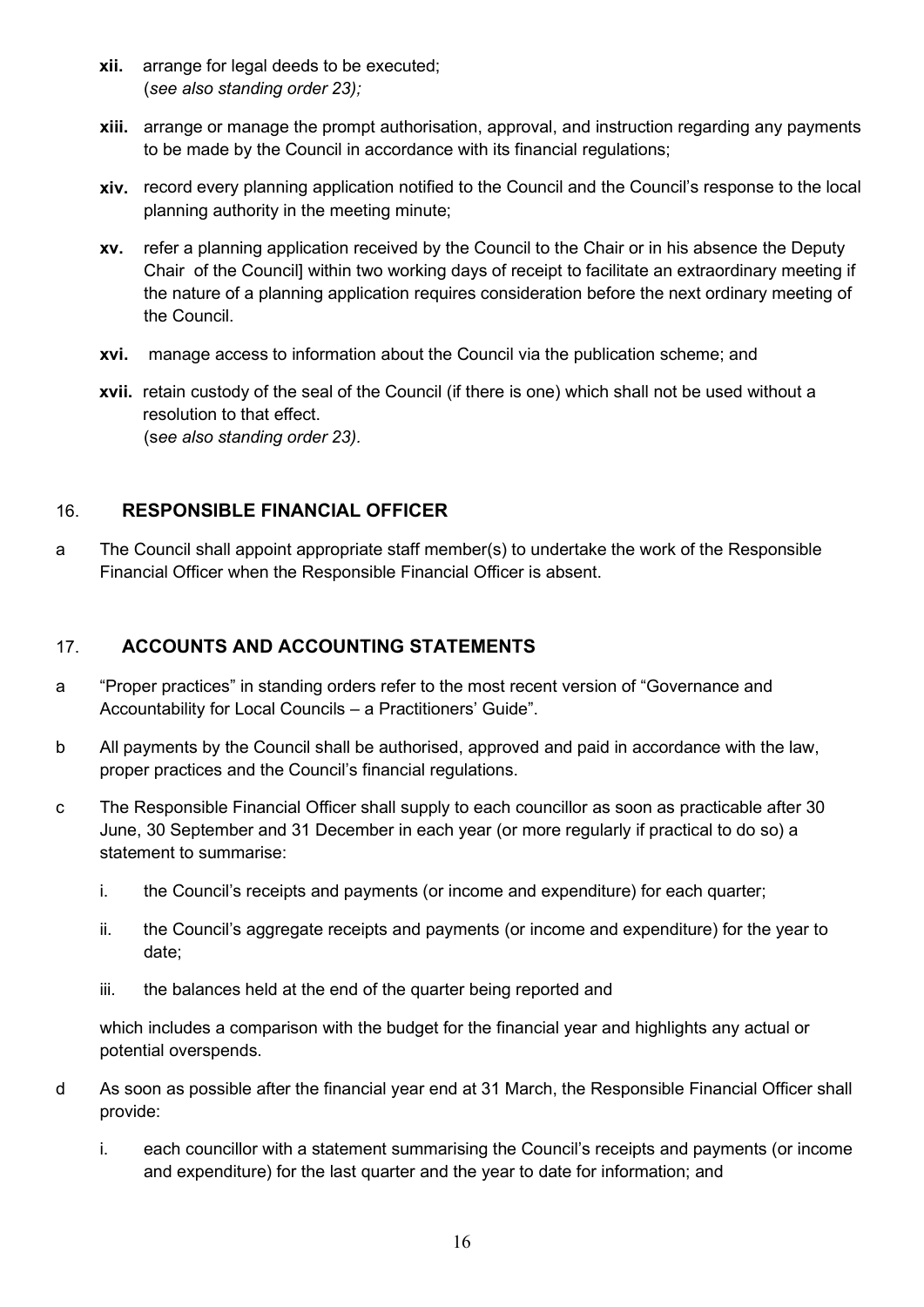to the Council the accounting statements for the year in the form of Section 2 of the annual governance and accountability return, as required by proper practices, for consideration and approval.

e The year-end accounting statements shall be prepared in accordance with proper practices and apply the form of accounts determined by the Council (receipts and payments, or income and expenditure) for the year to 31 March. A completed draft annual governance and accountability return shall be presented to all councillors at least 14 days prior to anticipated approval by the Council. The annual governance and accountability return of the Council, which is subject to external audit, including the annual governance statement, shall be presented to the Council for consideration and formal approval before 30 June.

# 18. FINANCIAL CONTROLS AND PROCUREMENT

- a. The Council shall consider and approve financial regulations drawn up by the Responsible Financial Officer, which shall include detailed arrangements in respect of the following:
	- i. the keeping of accounting records and systems of internal controls;
	- ii. the assessment and management of financial risks faced by the Council;
	- iii. the work of the independent internal auditor in accordance with proper practices and the receipt of regular reports from the internal auditor, which shall be required at least annually;
	- iv. the inspection and copying by councillors and local electors of the Council's accounts and/or orders of payments; and
	- v. whether contracts with an estimated value below £25,000 due to special circumstances are exempt from a tendering process or procurement exercise.
- b. Financial regulations shall be reviewed regularly and at least annually for fitness of purpose.
- c. A public contract regulated by the Public Contracts Regulations 2015 with an estimated value in excess of £25,000 but less than the relevant thresholds in standing order 18(f) is subject to Regulations 109-114 of the Public Contracts Regulations 2015 which include a requirement on the Council to advertise the contract opportunity on the Contracts Finder website regardless of what other means it uses to advertise the opportunity unless it proposes to use an existing list of approved suppliers (framework agreement).
- d. Subject to additional requirements in the financial regulations of the Council, the tender process for contracts for the supply of goods, materials, services or the execution of works shall include, as a minimum, the following steps:
	- i. a specification for the goods, materials, services or the execution of works shall be drawn up;
	- ii. an invitation to tender shall be drawn up to confirm (i) the Council's specification (ii) the time, date and address for the submission of tenders (iii) the date of the Council's written response to the tender and (iv) the prohibition on prospective contractors contacting councillors or staff to encourage or support their tender outside the prescribed process;
	- iii. the invitation to tender shall be advertised in a local newspaper and in any other manner that is appropriate;
	- iv. tenders are to be submitted in writing in a sealed marked envelope addressed to the Proper Officer;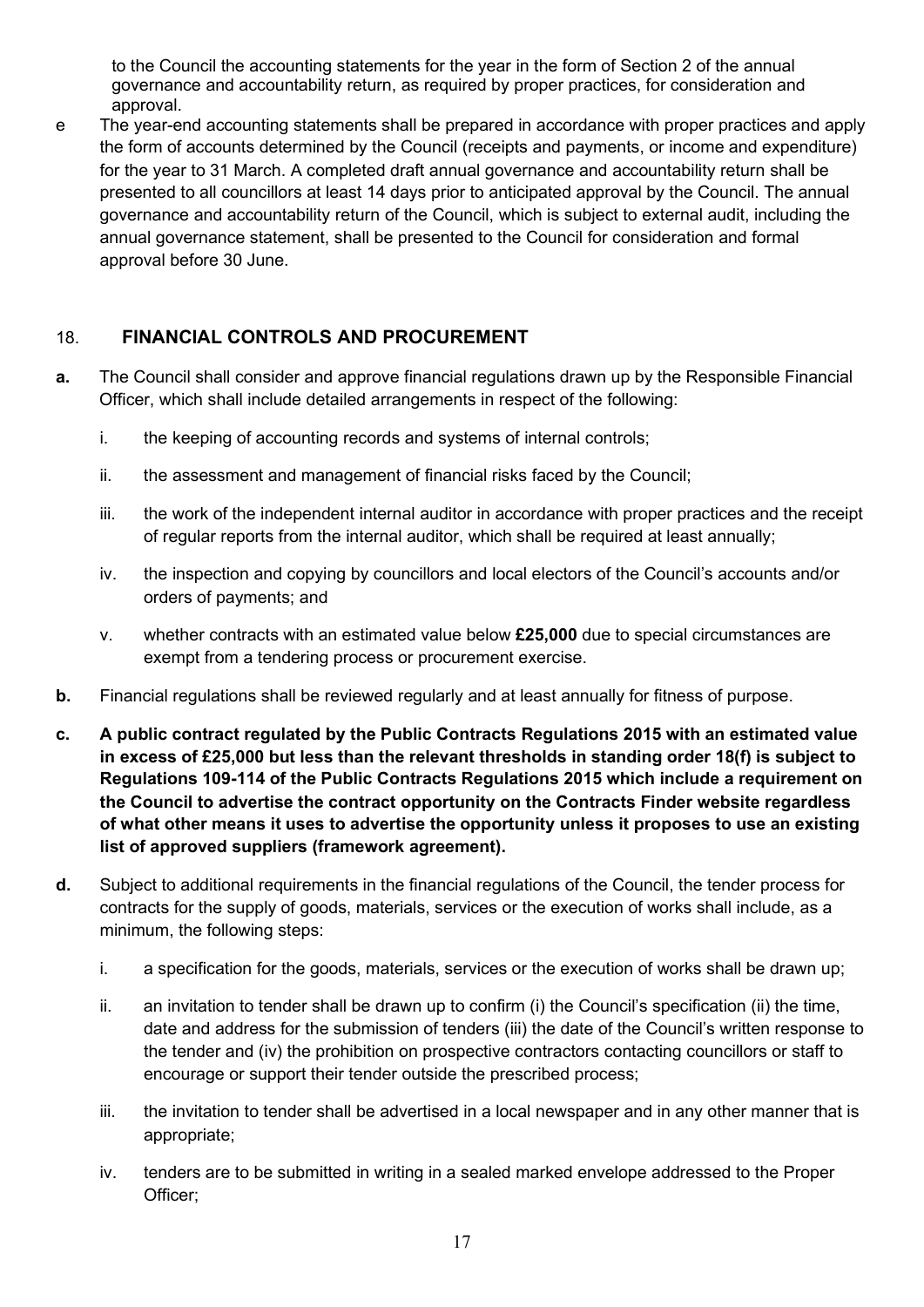- v. tenders shall be opened by the Proper Officer in the presence of at least one councillor after the deadline for submission of tenders has passed;
- vi. tenders are to be reported to and considered by the appropriate meeting of the Council or a committee or sub-committee with delegated responsibility.
- e. Neither the Council, nor a committee or a sub-committee with delegated responsibility for considering tenders, is bound to accept the lowest value tender.
- f. A public contract regulated by the Public Contracts Regulations 2015 with an estimated value in excess of £181,302 for a public service or supply contract or in excess of £4,551,413 for a public works contract (or other thresholds determined by the European Commission every two years and published in the Official Journal of the European Union (OJEU)) shall comply with the relevant procurement procedures and other requirements in the Public Contracts Regulations 2015 which include advertising the contract opportunity on the Contracts Finder website and in OJEU.
- g. A public contract in connection with the supply of gas, heat, electricity, drinking water, transport services, or postal services to the public; or the provision of a port or airport; or the exploration for or extraction of gas, oil or solid fuel with an estimated value in excess of £363,424 for a supply, services or design contract; or in excess of £4,551,413 for a works contract; or £820,370 for a social and other specific services contract (or other thresholds determined by the European Commission every two years and published in OJEU) shall comply with the relevant procurement procedures and other requirements in the Utilities Contracts Regulations 2016.

# 19. HANDLING STAFF MATTERS

- a A matter personal to a member of staff that is being considered by a meeting of the Council is subject to standing order 11.
- b Subject to the Council's policy regarding absences from work, the Council's most senior member of staff shall notify the Chair or, if he is not available, the Deputy Chair of absence occasioned by illness or other reason and that person shall report such absence to the council at its next meeting.
- c The Chair or in his absence, the Deputy Chair shall upon a resolution conduct a review of the performance and annual appraisal of the work of Clerk/RFO. The reviews and appraisal shall be reported in writing and are subject to approval by resolution of the council.
- d Subject to the Council's policy regarding the handling of grievance matters, the Council's most senior member of staff (or other members of staff) shall contact the Chair or in his absence, the Deputy Chair in respect of an informal or formal grievance matter, and this matter shall be reported back and progressed by resolution of the Council.
- e Subject to the Council's policy regarding the handling of grievance matters, if an informal or formal grievance matter raised by the Clerk/RFO relates to the Chair or Deputy Chair this shall be communicated to another member of the Council, which shall be reported back and progressed by resolution of the Council.
- f Any persons responsible for all or part of the management of staff shall treat as confidential the written records of all meetings relating to their performance, capabilities, grievance or disciplinary matters.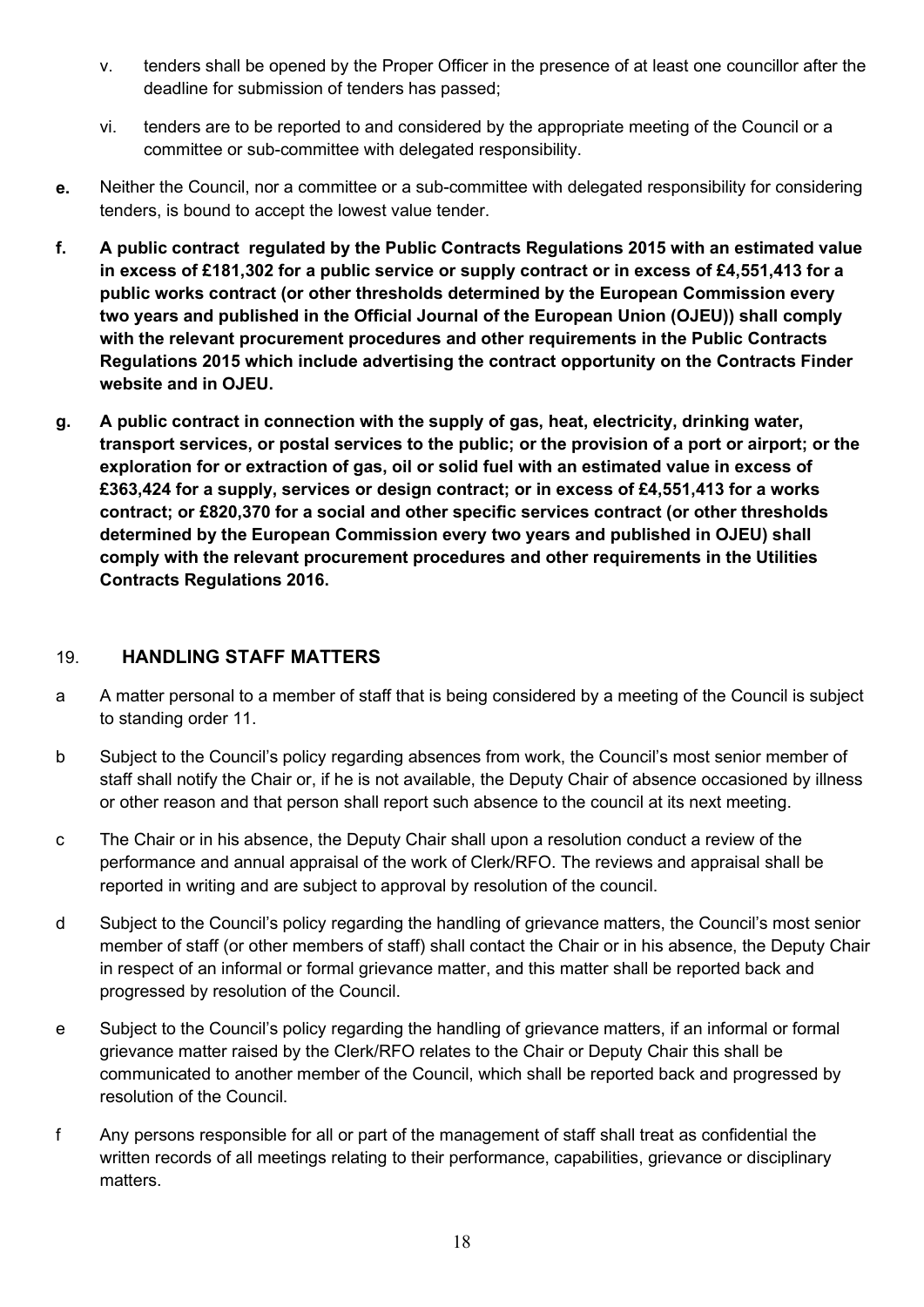$g$  In accordance with standing order 11(a), persons with line management responsibilities shall have access to staff records referred to in standing order 19(f).

# 20. RESPONSIBILITIES TO PROVIDE INFORMATION

See also standing order 21.

- a In accordance with freedom of information legislation, the Council shall publish information in accordance with its publication scheme and respond to requests for information held by the Council.
- b. The Council, shall publish information in accordance with the requirements of the Local Government (Transparency Requirements) (England) Regulations 2015.
- 21. RESPONSIBILITIES UNDER DATA PROTECTION LEGISLATION (Below is not an exclusive list). See also standing order 11.
- a The Council may appoint a Data Protection Officer.
- b The Council shall have policies and procedures in place to respond to an individual exercising statutory rights concerning his personal data.
- c The Council shall have a written policy in place for responding to and managing a personal data breach.
- d The Council shall keep a record of all personal data breaches comprising the facts relating to the personal data breach, its effects and the remedial action taken.
- e The Council shall ensure that information communicated in its privacy notice(s) is in an easily accessible and available form and kept up to date.
- f The Council shall maintain a written record of its processing activities.

# 22. RELATIONS WITH THE PRESS/MEDIA

a Requests from the press or other media for an oral or written comment or statement from the Council, its councillors or staff shall be handled in accordance with the Council's policy in respect of dealing with the press and/or other media.

# 23. EXECUTION AND SEALING OF LEGAL DEEDS

See also standing orders 15(b)(xii) and (xvii).

a A legal deed shall not be executed on behalf of the Council unless authorised by a resolution.

# Subject to standing order 23(a), any two councillors may sign, on behalf of the Council, any deed required by law and the Proper Officer shall witness their signatures.